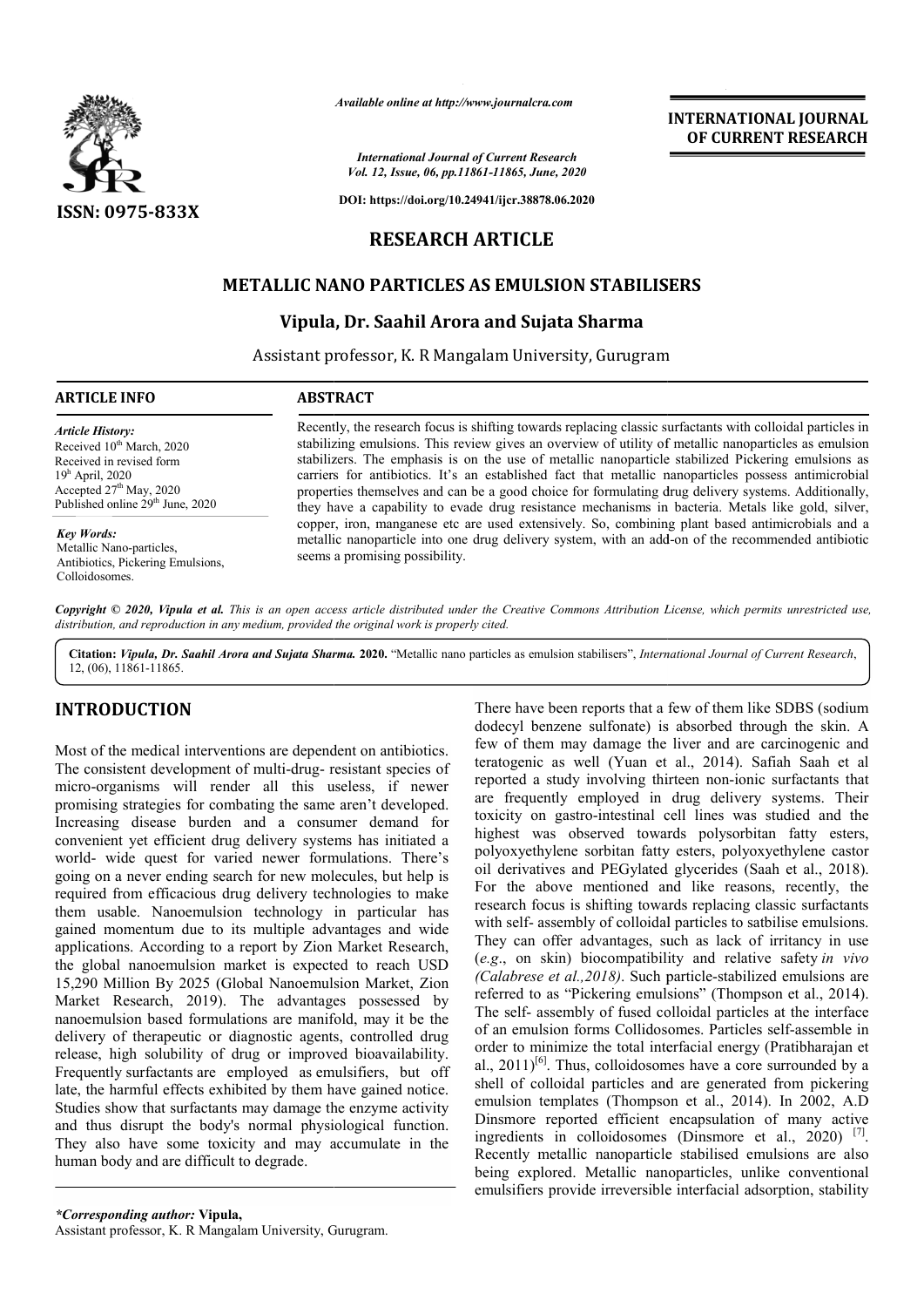against coalescence, sedimentation, flocculation and creaming (Calabrese et al., 2018 and Koroleva et al., 2019).

**Metallic nanoparticles as antimicrobials:** Infectious diseases remain one of the primary reasons of morbidity and mortality. Amongst many reasons, Antimicrobial Resistance is of special concern as raised by world Health Organisation (WHO) AND Centre for Disease Control and Prevention (WHO, 2001).

This has triggered a worldwide hunt for newer effective, antimicrobial compounds. But developing equally efficient drug delivery systems is also needed simultaneously; efficacious in terms of safety or controlling the rate, time, and place of release of drugs in the body. This has led to extensive research activities throughout the globe. The ultimate motive is to develop and put to practice novel drug delivery and targeting systems. It's an established fact that metallic nanoparticles can be a good choice for formulating drug delivery systems and conveying antimicrobials at the desired sites and also many of them possess antimicrobial properties themselves ( Baptista et al., 2018). Additionally, they have a capability to evade drug resistance mechanisms in bacteria. So, combining plant based antimicrobials and a metallic nanoparticle into one drug delivery system, with an add-on of the recommended antibiotic seems a promising possibility. Metallic nanoparticles exhibit antimicrobial activity via many mechanisms vis a vis structural changes in the cell wall, generation of reactive oxidative species, protein inactivation and destruction of DNA. Table 1 lists a few metals utilized as nanoparticles and their probable mechanism of action as antimicrobials.

**Metallic Nanoparticles as Emulsion stabilizers:** Pickering emulsions are surfactant- free emulsions, stabilised by the selfassembly of colloidal particles at the interface. Metallic nanoparticles can be used in lieu of conventional emulsifiers for the stabilization of Pickering emulsions. The selection can be made on the basis of wetting behaviour exhibited by them. Surface modification can be employed to have a control on the same and also on the emulsion stability (Chevalier et al., 2013). The initial self-assembled structures are known as Pickering emulsions. After the shell reinforcement at the interface using suitable techniques, the Pickering emulsion is now called as colloidosomes.

Thompson et al., 2014). Microencapsulation protects the active ingredient from the environment till its release, improves solubilisation and permeability. The materials used can also be tuned to offer stimuli-sensitive drug release (Verma et al., 2013). Many theories demonstrating the mechanism of stabilization in Pickering emulsions have been proposed, and the commonly accepted one is based on the formation of a steric barrier by solid particles adsorbing at the oil–water interface (Monégier du Sorbier et al.,  $2015$ <sup>[19]</sup>. That is, particles are able to irreversibly attach to the oil–water interface, leading to a more efficient stabilization than surfactant adsorption (Yang et al., 2013). A number of metallic nanoparticles can be been used to stabilise emulsions. Table 2 summarizes the selected studies carried out on stabilisation of emulsions using metallic nanoparticles.

**Table 1. Metallic nanoparticles and mechanism for antimicrobial activity**

| particle<br>Metallic<br>nano-<br>with antimicrobial activity | Mechanism of action                                                                                                                                                                                                                                                                                                                  | Citation                                                |
|--------------------------------------------------------------|--------------------------------------------------------------------------------------------------------------------------------------------------------------------------------------------------------------------------------------------------------------------------------------------------------------------------------------|---------------------------------------------------------|
| Ag                                                           | Silver Nanoparticles (NPs) are reported to hamper the cell wall<br>synthesis by interacting with sulfur-containing constituents<br>within the cell membrane.                                                                                                                                                                         | (Gold et al., 2018)                                     |
| Au                                                           | Gold results in decreased membrane integrity and a buildup of<br>Reactive Oxygen Species within the cytosol of the cell.                                                                                                                                                                                                             | (Gold et al., 2018)                                     |
| Cu                                                           | Bacterial cells on coming in contact with the metallic copper<br>surfaces were killed because of membrane and cell envelope<br>damage.                                                                                                                                                                                               | (Akhidime<br>et<br>al.,<br>2019)                        |
| Ni                                                           | The exact mechanism is yet to be ascertained and requires<br>extensive research for safe use. A few reported mechanisms of<br>antimicrobial activity are generation of Reactive Oxygen Species,<br>release of metal ions, cell wall damage and dissemination of cell<br>envelope.                                                    | (Behera et al., 2019)<br>and Donaldson et al.,<br>2012) |
| Al                                                           | An interaction of the nanoparticles with the cell surface is<br>suggested as the possible mechanism for the toxicity.                                                                                                                                                                                                                | (Mukherjee<br>et<br>al.<br>2011)                        |
| Zn                                                           | On the nanoscale, ZnO has shown antimicrobial effects. The<br>exact mechanism of action is unknown, but reports claim it to be<br>electrostatic interaction with the membrane,<br>because of<br>formation of Reactive Oxygen Species, and/or release of ions.                                                                        | (Gold et al., 2018)                                     |
| Ti                                                           | Titanium dioxide (TiO <sub>2</sub> ) NPs have been used as a broad-<br>spectrum antimicrobial agent. They damage cell-membrane and<br>release Reactive Oxygen Species. The antimicrobial properties<br>of $TiO2$ NPs can also be attributed to a photocatalytic reaction<br>causing generation of free radicals from the $TiO2 NP$ . | (Gold et al., 2018)                                     |
| Mg                                                           | The primary antibacterial mechanism<br>of magnesium oxide (MgO) NPs is the production of Reactive<br>Oxygen Species under light exposure. Once produced, the ROS<br>lead to oxidative degradation of lipid molecules of cellular<br>membranes, ultimately causing cytoplasm leakage.                                                 | (Gold et al., 2018)                                     |
| Fe                                                           | A significant reduction in biofilm growth was observed in the<br>presence of the high concentration of iron-oxide nanoparticles.                                                                                                                                                                                                     | (Thukkaram et<br>al.,<br>2014)                          |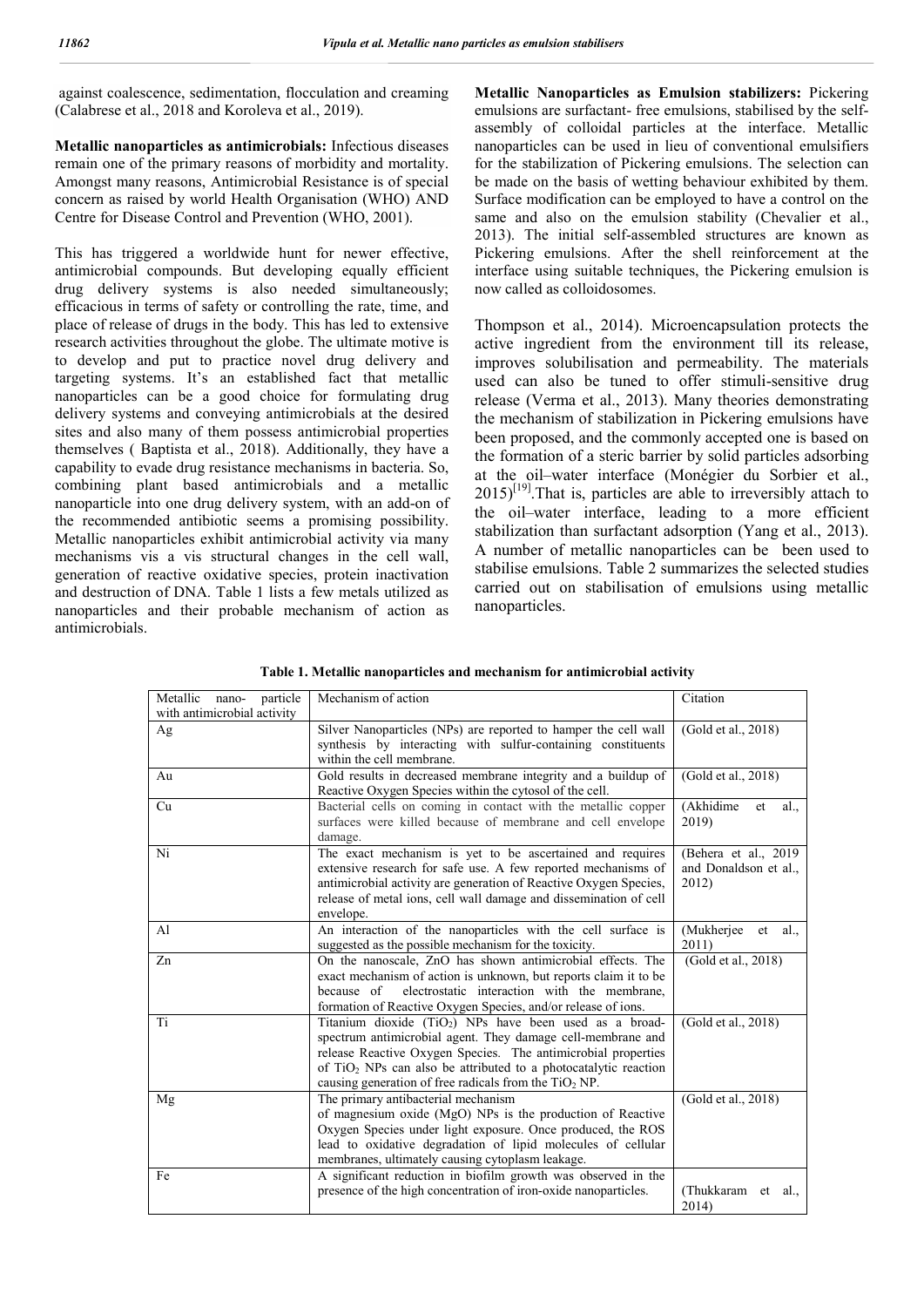| S.No           | coated<br>Metal<br>colloidosome/pickering<br>emulsion                                                                | Remarks                                                                                                                                                                                                                                                                                                                                                                                                                                                                                                                                                                                                                                                                                                       | Reference                          |
|----------------|----------------------------------------------------------------------------------------------------------------------|---------------------------------------------------------------------------------------------------------------------------------------------------------------------------------------------------------------------------------------------------------------------------------------------------------------------------------------------------------------------------------------------------------------------------------------------------------------------------------------------------------------------------------------------------------------------------------------------------------------------------------------------------------------------------------------------------------------|------------------------------------|
| 1              | Kannamycin Au and Ag<br>coated colloidosomes.                                                                        | Investigation was carried out in E.coli. Ultrasound was used to trigger the drug release.<br>The released antibiotic, the broken fragments, and the antibiotic loading on the capsule<br>surface killed E. coli. Gold colloidosomes loaded a higher concentration of kanamycin<br>than those of silver.                                                                                                                                                                                                                                                                                                                                                                                                       | (Sun et al., 2018)                 |
| $\mathfrak{2}$ | Doxorubicin Au coated and<br>$Au-$<br>functionalized<br>colloidosomes                                                | A new Au colloidosome functionalised using 4,4'-dithiodibutyric acid and crosslinked<br>with proteins–rabbit immunoglobulin G (IgG) was reported. The aqueous core<br>colloidosomes were prepared and ruptured using ultrasound. Au coated colloidosomes<br>showed lower cytotoxicity. They showed non-permeability, ultrasound sensitivity and<br>susceptibility to immunoassay targeting that can be applied to many medical<br>applications.                                                                                                                                                                                                                                                               | (Sun et al., 2018)                 |
| 3              | Au particles functionalized<br>with PEG-thiol and alkane<br>thiol.                                                   | Amphiphilic gold nanoparticles were reportedly prepared to stabilize emulsions of<br>hexadecane in water. The method was simple, scalable, and cost-effective, which made<br>gold nanoparticle surfactants spontaneously self-assemble into clusters of controllable<br>structure. Also, the subsequent<br>functionalization of particle surfaces with thiol-terminated polyethylene glycol (PEG)<br>chains and short alkane-thiol molecules resulted in nanoparticles, effectively serving as<br>emulsifying agents than the original nonfunctionalized gold nanoparticles.                                                                                                                                  | (Larson-Smith<br>et<br>al., 2012)  |
| $\overline{4}$ | Emulsions<br>Pickering<br>stabilized<br>by<br>Mercaptocarboxylated<br>Au<br><b>NPs</b>                               | Au nanoparticle stabilised Pickering emulsion was formulated without any surfactant,<br>using mercaptocarboxylic acid as a stabilizing agent and preparation conditions were<br>investigated. The emulsion size and size distribution depended on the rotation speed of<br>the homogenizer, the NaCl and the Au nanoparticle concentration. Emulsions were<br>found stable for a period of 12 months.                                                                                                                                                                                                                                                                                                         | (Yamanaka et al.,<br>2013)         |
| 5              | Self-assembly of Au NPs<br>at the interface of oil-in-<br>water emulsion droplets.                                   | A straightforward method for the preparation of submicron capsules with tailorable size<br>and wall thickness. Tuning the wetting properties of the NPs controls the capsule size<br>and the wall thickness. This was done by either changing the composition of ligand<br>shell or the composition of oil phase. The NPs coated with two types of ligands<br>stabilize much smaller capsules than those coated with one type of ligands. The<br>obtained capsules, because of covalent cross-linking and hexagonal NP packing, are<br>extremely robust and tight, even those composed. of the single NP monolayer. This<br>feature makes the capsules suitable for storage and easy release of tiny cargoes. | (Sobczak<br>et<br>al.,<br>2017)    |
| 6              | spherical and non-<br>Au<br>spherical nano-particle at<br>emulsion interface.                                        | The method reports formation and accumulation of spherical and non-spherical gold<br>nano particles at the emulsion interface. A reaction between decamethylferrocene<br>(DmFc) in hexane and AuCl4 - within the aqueous phase, was used. The technique of<br>microfluidics was used to prepare emulsion droplet. The prepared mico-capsules were<br>robust and allowed easy release of tiny cargoes. Experimental variables studied were<br>surfactants, solvents and droplets sizes. The formulator believes that this method, which<br>requires small reaction times, may be useful for large scale production.                                                                                            | (Sachdev<br>et<br>al.,<br>2017)    |
| $\tau$         | Pickering<br>emulsions<br>stabilised<br>within<br>microfluidics chip for the<br>production of Fe3O4 Au<br>particles. | Reported as the firstly prepared Pickering emulsions within a microfluidics chip for the<br>production of Fe3O4-Au Nano- particles. Mercaptododecanoic acid stabilised Au<br>nanoparticles were added to the aqueous continuous phase, in order to stabilise hexane<br>emulsion droplets formed within a microfluidic chip. The diameters of Au Pickering<br>emulsions could be controlled by varying the flow rates. The addition of a second<br>nanoparticle, Fe3O4 (average diameter of 12 nm), into the organic phase produced<br>core@shell particles. The technique has the advantages of not requiring long reaction<br>times, surfactants or templates to produce the asymmetric materials.           | (Sachdev, S. et al.,<br>2017)      |
| $\,8\,$        | Au NPs at the interface of<br>oil-in-water<br>emulsion<br>droplets.                                                  | Ultra-small colloidal capsules were generated by stabilising oil-in-water emulsions<br>using Au nano particles. The wetting properties of nano-particles were modified by the<br>formulator, which affected the size and thickness of the capsule walls. These capsules<br>were stable in aqueous solutions, and their size didn't vary with time. This renders the<br>colloidal particles suitable for storage and release of cargoes.                                                                                                                                                                                                                                                                       | (Sobczak<br>et<br>al.,<br>2017)    |
| 9              | Iron oxide NPs as emulsion<br>stabilizers.                                                                           | The author has outlined the utility of iron oxide nanoparticles in stabilising emulsion<br>systems. These nano-particles can be surface modified, which allows for tuning of HLB<br>balance of emulsions. Experimental variables such as pH of the aqueous solution,<br>oil/water volume ratio, polarity of the oil phase, ionic strength, nature of modification<br>and concentration of the NPs affects the stability of Pickering emulsions.                                                                                                                                                                                                                                                               | (A. Udoetok et al.,<br>2016)       |
| 10             | Polychlorinated<br>biphenyls<br>stabilised<br>$(PCBs)$ ,<br>by<br>Bentonite, iron oxide and<br>magnesium oxide       | The study was carried to formulate polychlorinated biphenyls (PCBs), stabilised by<br>Bentonite, iron oxide and magnesium oxide dispersions ex situ. The stability of<br>generated emulsions was tested over time for the impact of varying the solid<br>concentration, and the influence of the employed preparation techniques. Bentonite,<br>iron oxide and magnesium oxide dispersions proved to be robust Pickering emulsion<br>stabilizers, whereas manganese oxide dispersions were not.                                                                                                                                                                                                               | (Roy-Perreault<br>et<br>al., 2005) |
| 12             | Tramadol W/O Pickering<br>emulsion(PE) stabilized by<br>MgO Particles.                                               | This study envisaged the formulation of stable tramadol w/o pickering emulsion<br>stabilised by magnesium oxide particles. Tramadol was incorporated in the internal<br>phase.<br>Parameters such as droplet size, pH and viscosity were affected by the amounts of<br>Magnesium oxide particles and the active ingredient.                                                                                                                                                                                                                                                                                                                                                                                   | (Sy PM et al.,<br>2018)            |
| 13             | Dodecanethiol-<br>capped<br>silver nanoparticles at the<br>liquid/liquid<br>emulsion                                 | This report, offers the first work where by the investigation of nanoparticles in a liquid<br>medium using the E-TEM was done. The dodecanethiol-capped silver nanoparticles of<br>size range 1-5 nm were formed randomly and distributed as multilayers at the                                                                                                                                                                                                                                                                                                                                                                                                                                               | (Dai et al., 2005)                 |

#### **Table 2. Summary of selected studies on Metallic NP stabilized emulsion**

interface.

liquid/liquid interface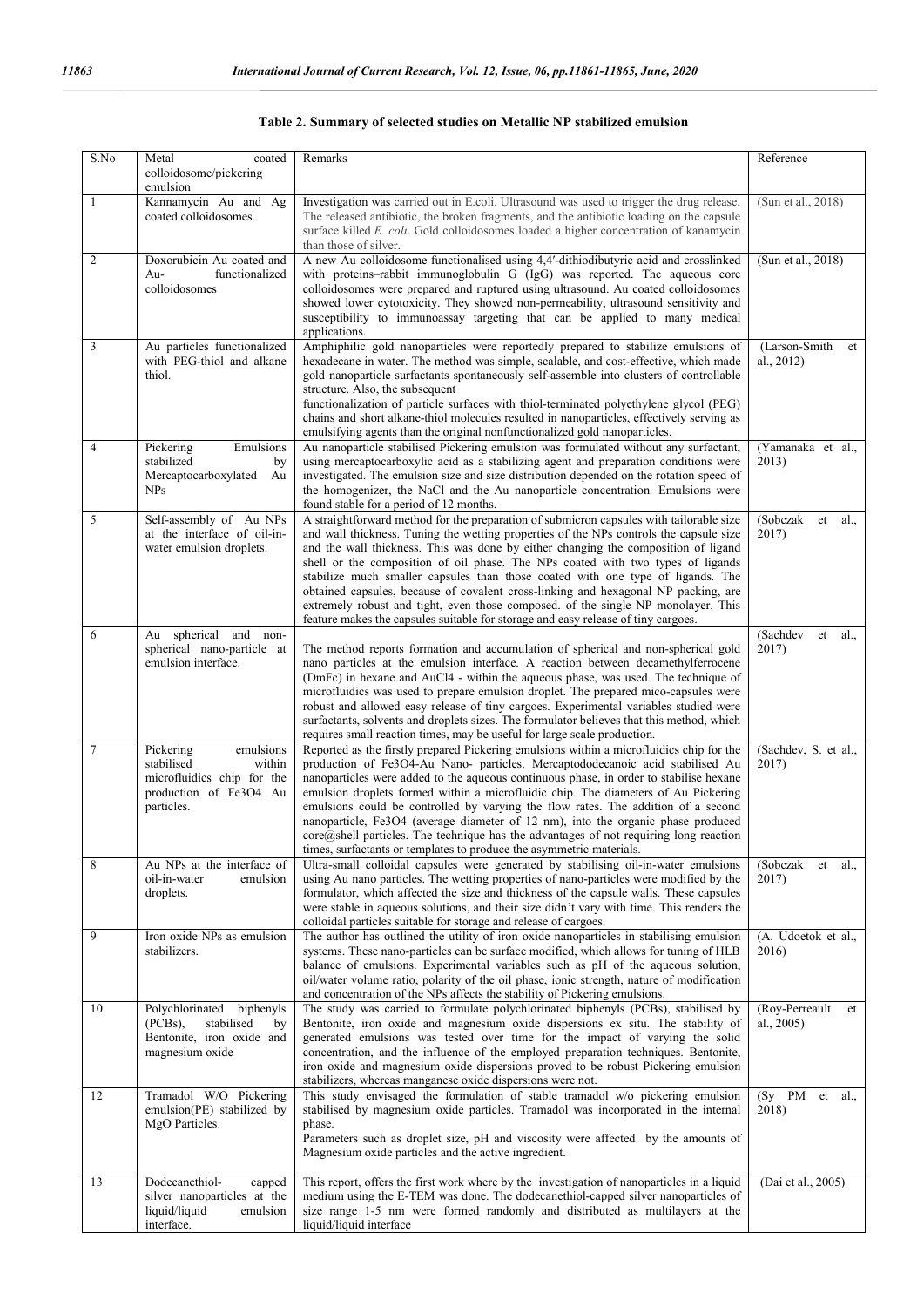### **Conclusion**

As antibiotics continue to be extensively used, the scenario of increase in resistant microorganisms is a persistent challenge. Where scientists are in continuous search for new and effective antibiotics, the lack of availability of novel drug delivery systems as carriers for them is a continuous halt. After reviewing literature, it is evident that both Pickering Emulsions and metallic Nanoparticles exhibit many potential benefits. It seems that using both in combination can be a promising possibility to cause higher bacterial toxicity, especially towards multiple drug resistant bacteria, as they might not be able to encounter multiple attacks at one time. But, before future application, more research is needed to gain a further understanding of how this new system will function on exposure.

#### **Funding**

The author(s) received no financial support for the research, authorship, and/or publication of this article.

### **Conflict of Interest**

The authors certify that they have NO affiliations with or involvement in any organization or entity with any financial interest (such as honoraria; educational grants; participation in speakers' bureaus; membership, employment, consultancies, stock ownership, or other equity interest; and expert testimony or patent-licensing arrangements), or non-financial interest (such as personal or professional relationships, affiliations, knowledge or beliefs) in the subject matter or materials discussed in this manuscript.

#### **Keypoints**

- Replacement of classic surfactants with metallic nanoparticles as emulsions stabilizers.
- These drug delivery systems can be used as carriers for antibiotics.
- Possibility of being effective against multi-drug resistant microorganisms.

## **REFERENCES**

- Akhidime ID, Saubade F, Benson PS, Butler JA, Olivier S, Kelly P, et al. 2019. The antimicrobial effect of metal substrates on food pathogens. *Food Bioprod Process*. Jan 1;113:68–76.
- Baptista P V., McCusker MP, Carvalho A, Ferreira DA, Mohan NM, Martins M, et al. 2018. Nano-strategies to fight multidrug resistant bacteria-"A Battle of the Titans". Vol. 9, Frontiers in Microbiology. Frontiers Media S.A.;. p. 1441.
- Behera N, Arakha M, Priyadarshinee M, Pattanayak BS, Soren S, Jha S, et al. 2019. Oxidative stress generated at nickel oxide nanoparticle interface results in bacterial membrane damage leading to cell death. RSC Adv. Aug 8;9(43):24888–94.
- Calabrese V, Courtenay JC, Edler KJ, Scott JL. Pickering emulsions stabilized by naturally derived or biodegradable particles. Vol. 12, Current Opinion in Green and Sustainable Chemistry. Elsevier B.V.; 2018. p. 83–90.
- Chevalier Y, Bolzinger MA. Emulsions stabilized with solid nanoparticles: Pickering emulsions. Colloids Surfaces A Physicochem Eng Asp. 2013 Dec 20;439:23–34.
- Dai LL, Sharma R, Wu CY. 2005. Self-assembled structure of nanoparticles at a liquid-liquid interface. Langmuir. Mar 29;21(7):2641–3.
- Dinsmore AD, Hsu MF, Nikolaides MG, Marquez ‡ Manuel, Bausch AR, Weitz ‡ D A. Colloidosomes: Selectively Permeable Capsules Composed of Colloidal Particles [Internet]. [cited 2020 Jun 4]. Available from: www.sciencemag.org
- Donaldson K, Poland CA. Respiratory System. In: Adverse Effects of Engineered Nanomaterials. Elsevier Inc.; 2012. p. 121–37.
- Global Nanoemulsion Market Will Reach USD 15,290 Million By 2025: Zion Market Research [Internet]. [cited 2020 Jun 5]. Available from: https://www.globenewswire.com/newsrelease/2019/05/21/1833530/0/en/Global-Nanoemulsion-Market-Will-Reach-USD-15-290-Million-By-2025-Zion-Market-Research.html
- Gold K, Slay B, Knackstedt M, Gaharwar A. Antimicrobial Activity of Metal and Metal-Oxide Based Nanoparticles. Adv Ther. 2018;1(3):1700033.
- Koroleva M, Bidanov D, Yurtov E. Emulsions stabilized with mixed SiO2 and Fe3O4 nanoparticles: Mechanisms of stabilization and long-term stability. Phys Chem Chem Phys. 2019 Jan 17;21(3):1536–45.
- Larson-Smith K, Pozzo DC. Pickering emulsions stabilized by nanoparticle surfactants. Langmuir. 2012 Aug 14;28(32):11725–32.
- Monégier du Sorbier Q, Aimable A, Pagnoux C. Influence of the electrostatic interactions in a Pickering emulsion polymerization for the synthesis of silica-polystyrene hybrid nanoparticles. J Colloid Interface Sci. 2015 Jun 5;448:306–14.
- Mukherjee A, Sadiq MA, Chandrasekaran N. Antimicrobial activity of aluminium oxide nanoparticles for potential clinical applications. 2012.
- Parthibarajan R, Pharm IJ, Sci B, Reichel CR, Gowrishankar NL, Pranitha D. eISSN: 2230-7605) www.ijpbs.com IJPBS |Volume 1| Issue 3 |JULY-SEPT |2011|183-197 [Internet]. International Journal of Pharmacy and Biological Sciences. 2011 [cited 2020 Jun 4]. Available from: www.ijpbs.com
- Roy-Perreault A, H. Kueper B, Rawson J. 2005. Formation and stability of polychlorinated biphenyl Pickering emulsions. J Contam Hydrol [Internet]. Mar 28 [cited 2020 Jun 4];77(1–2):17–39. Available from: https://linkinghub.elsevier.com/retrieve/pii/S016977220400 1767
- Saah, Safiah & Kaewkroek, Kanidta & Wiwattanapatapee, Ruedeekorn. (2018). Cytotoxic Effect of Surfactants Used in Self-Microemulsifying Drug Delivery Systems (SMEDDS) on Normal and Cancer Gastrointestinal Cell Lines. LATIN AMERICAN JOURNAL OF PHARMACY. 37. 2244-53.
- Sachdev S, Maugi R, Kirk C, Zhou Z, Christie SDR, Platt M. Synthesis and Assembly of Gold and Iron Oxide Particles Within an Emulsion Droplet; Facile Production of Core@Shell Particles. Colloids Interface Sci Commun. 2017 Jan 1;16:14–8.
- Sachdev S, Maugi R, Woolley J, Kirk C, Zhou Z, Christie SDR, et al. Synthesis of Gold Nanoparticles Using the Interface of an Emulsion Droplet. Langmuir. 2017 Jun 6;33(22):5464–72.